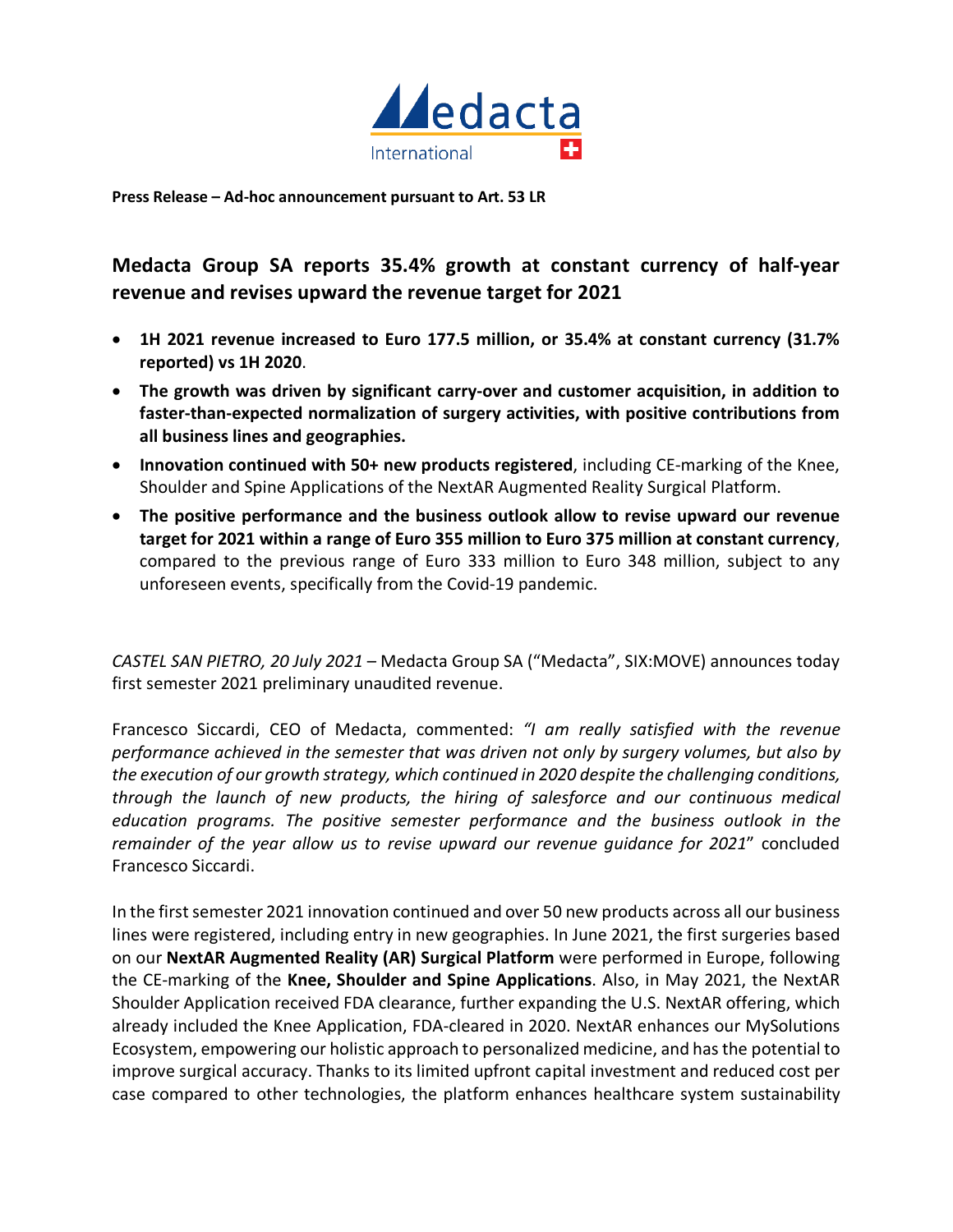worldwide. The engineered design has the great advantage of utilizing a single platform for all procedures for both joint replacement and spine applications, allowing for a lean logistics and hardware management. These are key benefits in particular for US Ambulatory Surgery Centers (ASCs).

Our Marketing and Medical Education Programs continued, and since June, international travel and congresses have restarted. During the semester, the hiring of salesforce continued, as planned, across all geographies.

In the first semester 2021 we had a positive revenue contribution from all business lines and geographies.

Revenue from our **Hip** products increased to Euro 88.4 million, or 30.7% on a constant currency basis; the good momentum was generated by the acquisition of new customers through the AMIS strategy supported by the roll-out of new products.

Revenue from our **Knee** offerings were Euro 63.4 million, an increase of 38.4% on a constant currency basis, thanks to the continuous customer acquisition on personalized solutions and GMK Sphere platform.

Our **Extremities** business line reported an increase in revenue of 56.8% on a constant currency basis to Euro 9.1 million, mainly thanks to the completeness of the Medacta Shoulder System supported by personalized solutions and the expansion of the Sports Med product offer.

Revenue from our **Spine** offering increased by 39.5% on a constant currency basis to Euro 16.6 million, driven by newly launched products, innovative technologies, and salesforce expansion.

| (Million Euro) | 1H 2021 | 1H 2020 | <b>Reported Growth</b> | <b>Constant Currency</b><br>Growth |
|----------------|---------|---------|------------------------|------------------------------------|
| Hip            | 88.4    | 68.9    | 28.3%                  | 30.7%                              |
| Knee           | 63.4    | 47.3    | 34.0%                  | 38.4%                              |
| Extremities*   | 9.1     | 6.1     | 50.7%                  | 56.8%                              |
| Spine          | 16.6    | 12.5    | 32.1%                  | 39.5%                              |
| <b>TOTAL</b>   | 177.5   | 134.8   | 31.7%                  | 35.4%                              |

Below we report the first semester 2021 sales break-down by product line:

\* Extremities include Shoulder and Sportsmed revenue

In terms of geographic trend, revenue in **Europe** registered a growth of 29.4% on a constant currency basis to Euro 76.2 million. France, Italy and Belgium, the countries most affected by Covid-19 in the first semester 2020, recorded the strongest growth, followed by the "DACH" (Germany, Austria, and Switzerland).

Revenue in **North America** increased to Euro 52.5 million, or 44.3% on a constant currency basis, thanks to our customer acquisition, salesforce expansion and increased activity level in ASCs.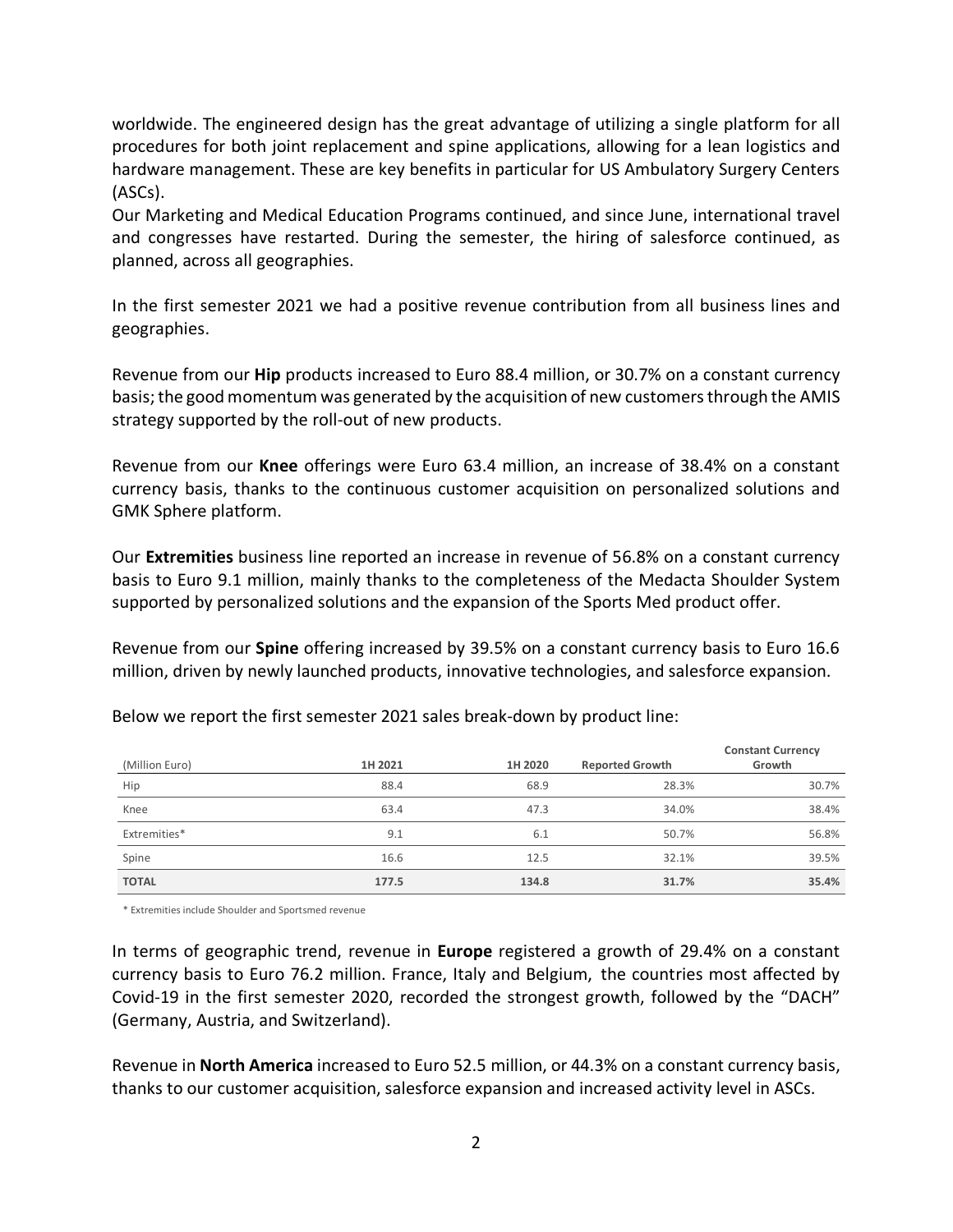Revenue in **Asia Pacific** grew by 33.6% on a constant currency basis to Euro 43.0 million, mainly driven by the attainment of new customers through the expansion of our salesforce in 2020.

Revenue in **RoW** were Euro 5.7 million, an increase of 49.4% on a constant currency basis, thanks to restart of purchases from stocking distributors and the creation of new distributors in the Middle East and Eastern Europe.

| (Million Euro)   | 1H 2021 | 1H 2020 | <b>Reported Growth</b> | <b>Constant Currency</b><br>Growth |
|------------------|---------|---------|------------------------|------------------------------------|
| Europe           | 76.2    | 59.3    | 28.5%                  | 29.4%                              |
| North America    | 52.5    | 39.7    | 32.5%                  | 44.3%                              |
| Asia Pacific     | 43.0    | 31.9    | 35.1%                  | 33.6%                              |
| RoW <sup>*</sup> | 5.7     | 4.0     | 43.7%                  | 49.4%                              |
| <b>TOTAL</b>     | 177.5   | 134.8   | 31.7%                  | 35.4%                              |

Below we report the first semester 2021 sales break-down by geographic area:

\* RoW includes all other geographic locations, including Middle East.

These preliminary sales figures are unaudited for the periods ending June 30 of 2021 and are therefore subject to change. The Company expects to announce its **2021 Half-Year Results on September 10, 2021**.

## **2021 Outlook**

Our strong customer acquisition, together with the progressive normalization of surgery activities benefiting from vaccinations, resulted in a stronger than expected revenue performance in the first semester 2021.

The second semester 2021 growth is expected to normalize as the second semester of 2020 comparative period already benefited from previous pent-up demand in certain geographic areas. The positive first semester performance and the business outlook in the remainder of the year allow us to revise upward our revenue target for 2021 within a range of Euro 355 million to Euro 375 million at constant currency, compared to the previous range of Euro 333 million to Euro 348 million, subject to any unforeseen events, specifically from the Covid-19 pandemic. We confirm our target of an adjusted EBITDA margin largely in line with 2020.

# **Sustainability Report 2020**

Today the Sustainability Report 2020 has been published. The document provides an overview of all initiatives taken in ourfour materiality areas: Innovative Solutions, Caring for People, Caring for the Environment, and Caring for the Community, in addition to targets set for 2021. Among such goals, we intend to further strengthen our qualification process regarding legal and environmentally responsible sourcing throughout our supply chain, to adopt a succession plan for key employees and key roles within the Group, to use 100% certificated renewable energy in our manufacturing plants, to begin the installation of photovoltaic panels on our buildings in Switzerland and resume support of international humanitarian initiatives as soon as the pandemic conditions will allow for it.

The Sustainability Report 2020 is available at [https://www.medacta.com/EN/sustainability.](https://www.medacta.com/EN/sustainability)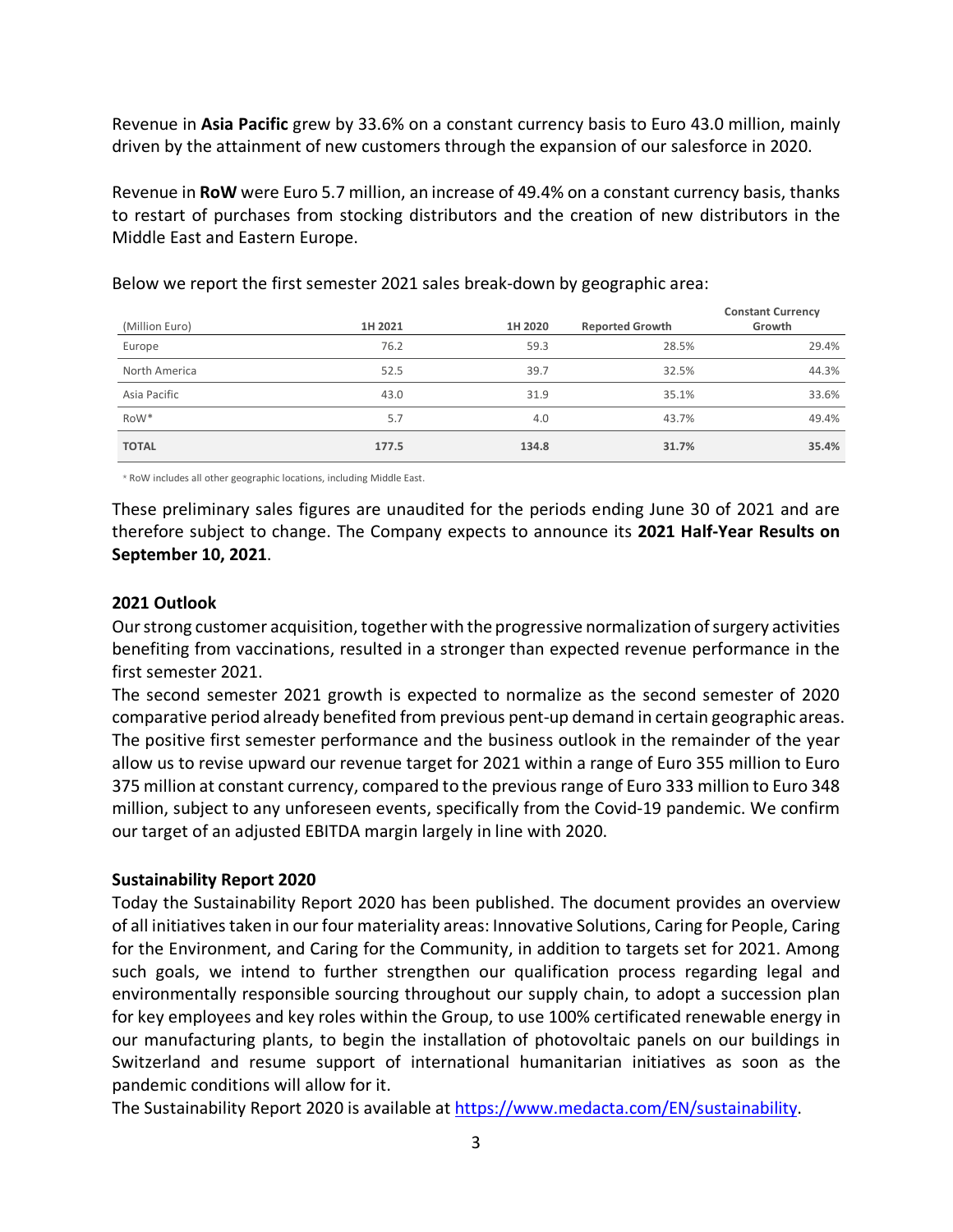## **Webcast Today at 3:00 pm (CEST)**

Medacta Group SA will present its preliminary unaudited top-line figures during a webcast today at 3:00 pm (CEST). The results call will be headed by Francesco Siccardi (CEO) and Corrado Farsetta (CFO). The conference will be held in English.

Live-Link: https://www.webcast-eqs.com/medacta20210720

For participants to the conference call (slides only): <https://www.webcast-eqs.com/medacta20210720/no-audio>

Dial-in numbers for conference call function only: CH: +41 445806522 DE: +49 69201744220 UK: +44 2030092470 USA: +1 8774230830

PIN: 49559340#

### *Contact*

*Medacta International SA Gianna La Rana, Head of Investor Relations Phone: +41 91 696 14 95 investor.relations@medacta.ch*

#### *About Medacta*

*Medacta is an international company specializing in the design, production, and distribution of innovative orthopaedic products, as well as in the development of accompanying surgical techniques. Established in 1999 in Switzerland, Medacta is active in joint replacement, spine surgery, and sports medicine. Medacta is committed to improving the care and well-being of patients and maintains a strong focus on healthcare sustainability. Medacta's innovation, forged by close collaboration with surgeon leaders globally, began with minimally invasive surgical techniques and has evolved into personalized solutions for every patient. Through the M.O.R.E. Institute, Medacta supports surgeons with a comprehensive and tailored program dedicated to the advancement of medical education. Medacta is headquartered in Castel San Pietro, Switzerland, and operates in over 40 countries.*

#### *Disclaimer*

*This press release has been prepared by Medacta Group SA ('Medacta' and together with its subsidiaries, 'we', 'us' or the 'Group'). The information contained in the press release does not purport to be comprehensive and is not to be taken as containing any securities advice, recommendation, offer or invitation to subscribe for, purchase or redeem any securities regarding Medacta.*

#### *Forward-looking information*

*This press release has been prepared by Medacta and includes forward-looking information and statements concerning the outlook for its business. These statements are based on current expectations, estimates and projections about the factors that may affect its future performance. These expectations, estimates and projections are generally identifiable by statements containing words such as 'expects', 'believes', 'estimates', 'targets', 'plans', 'outlook' or similar expressions. Although Medacta believes that*